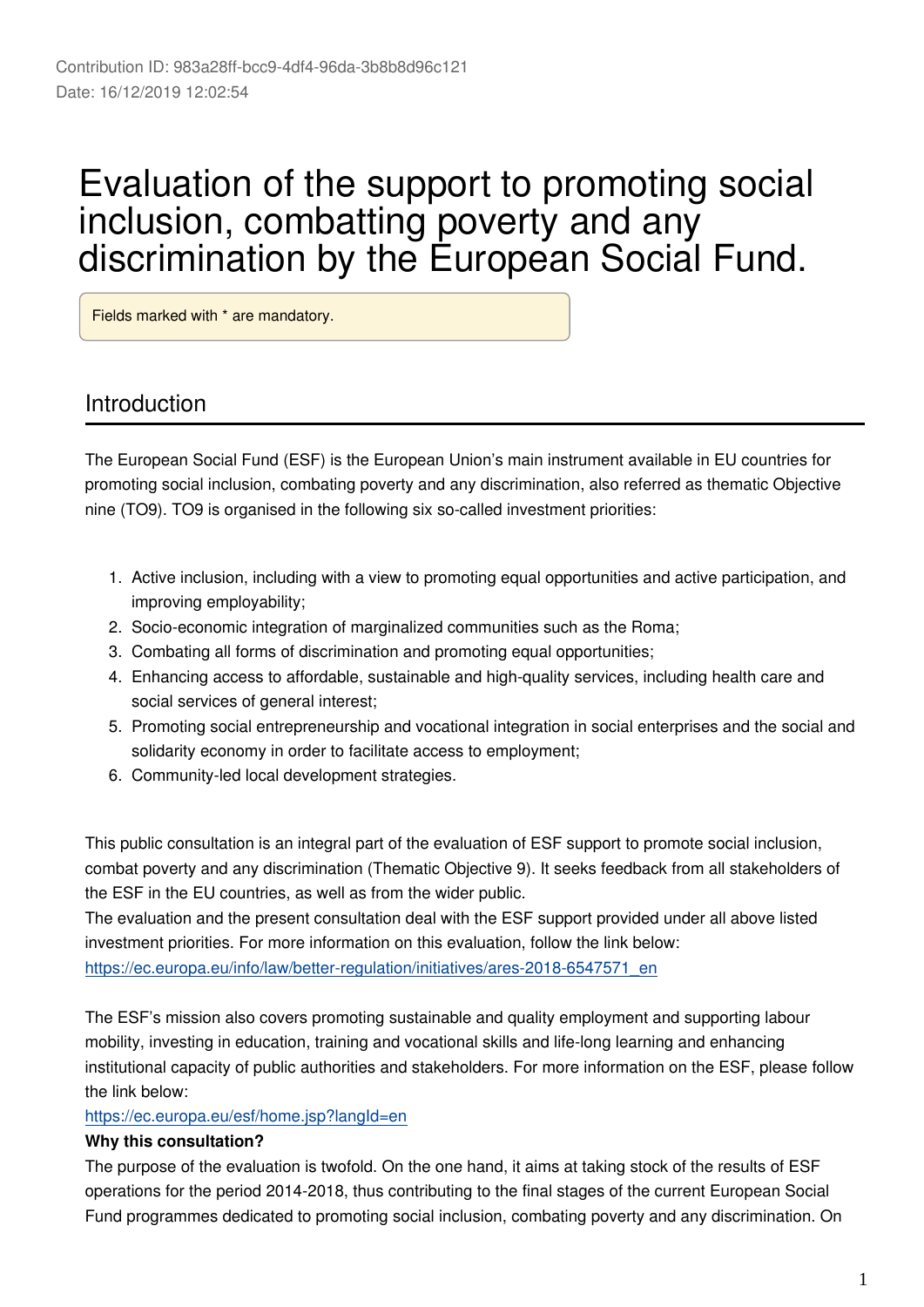the other hand, the results of the evaluation should feed into the next programming period, starting in 2021, by providing lessons on how and when the support proved to be more effective.

The results of this public consultation will be analysed and summarised in a synopsis report which will be published on the website of DG Employment, Social Affairs and Inclusion. The results will also be presented in the Staff Working Document of the evaluation of ESF support to promote social inclusion, combat poverty and any discrimination.

#### **Who is invited to contribute to this consultation?**

All citizens and organisations are invited to contribute to this consultation. Contributions are particularly sought from:

- Citizens whether or not they are receiving or have received support from the European Social Fund to promote social inclusion, combat poverty or any discrimination;
- Organisations involved in the delivery of European Social Fund such as managing authorities, intermediate bodies, project implementers, members of Monitoring Committees, etc…
- Any organization or citizen having a particular expertise in the area of social inclusion, poverty or discrimination.

## About you

Language of my contribution **\***

- Bulgarian
- **Croatian**
- Czech
- Danish
- Dutch
- English
- **Estonian**
- Finnish
- **Erench**
- Caelic
- German
- **C** Greek
- Hungarian
- $\bullet$  Italian
- **C** Latvian
- $\odot$  Lithuanian
- Maltese
- <sup>O</sup> Polish
- Portuguese
- Romanian
- Slovak
- Slovenian
- Spanish
- **Swedish**

I am giving my contribution as **\***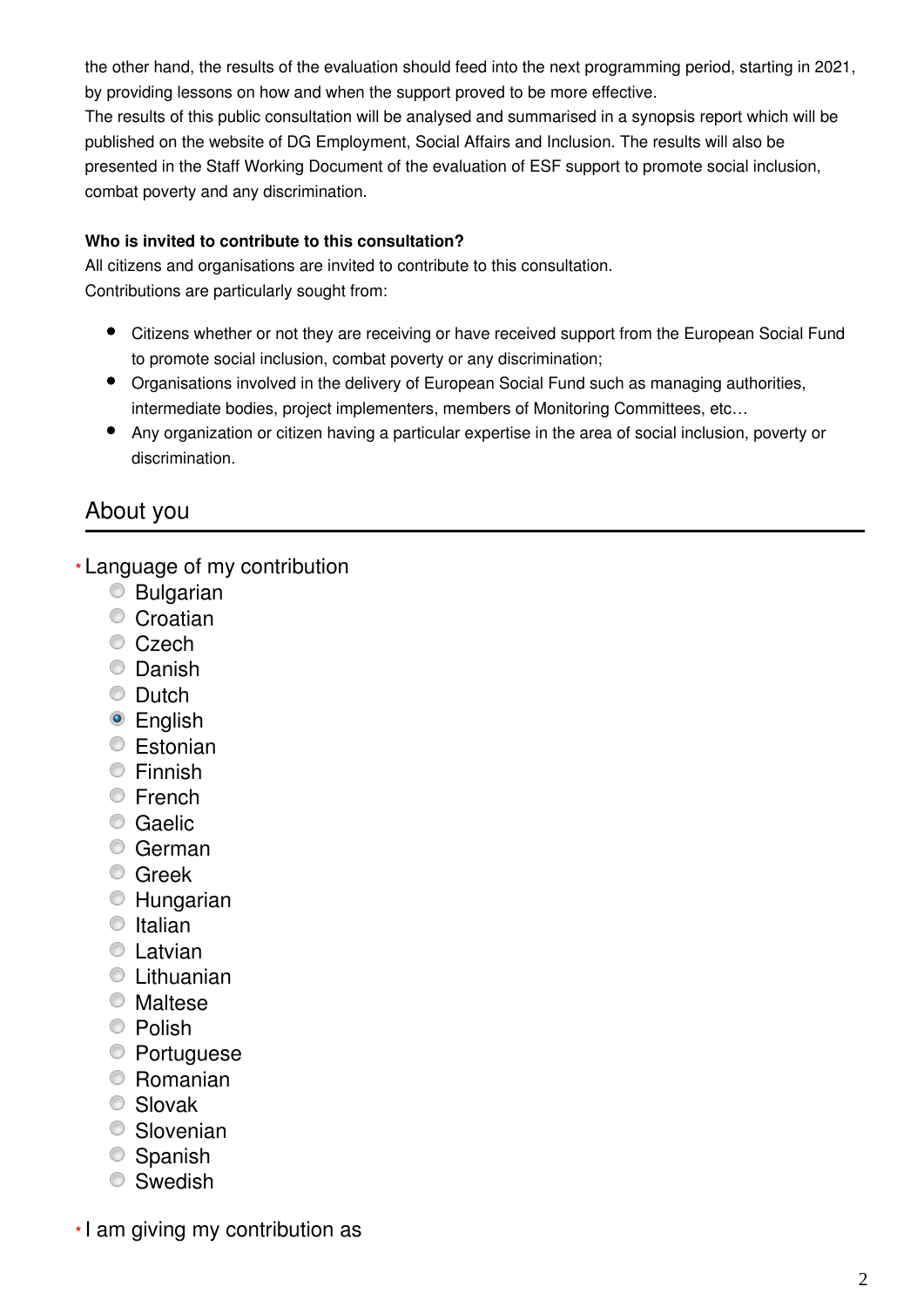- Academic/research institution
- Business association
- Company/business organisation
- **Consumer organisation**
- EU citizen
- Environmental organisation
- Non-EU citizen
- Non-governmental organisation (NGO)
- Public authority
- Trade union
- C Other

### A: My age

- 24 years old or less
- 25 to 54 years old
- 55 to 64 years old
- 65 years old or more

### B: My gender **\***

- Male
- Female
- <sup>O</sup> Other
- I do not want to answer

### Publication privacy settings **\***

The Commission will publish the responses to this public consultation. You can choose whether you would like your details to be made public or to remain anonymous.

### **Anonymous**

Only your type of respondent, country of origin and contribution will be published. All other personal details (name, organisation name and size, transparency register number) will not be published.

**Public** 

Your personal details (name, organisation name and size, transparency register number, country of origin) will be published with your contribution.

### $\blacksquare$  I agree with the [personal data protection provisions](https://ec.europa.eu/info/law/better-regulation/specific-privacy-statement_en)

#### First name **\***

Vania

Surname **\***

Putatti

Email (this won't be published) **\***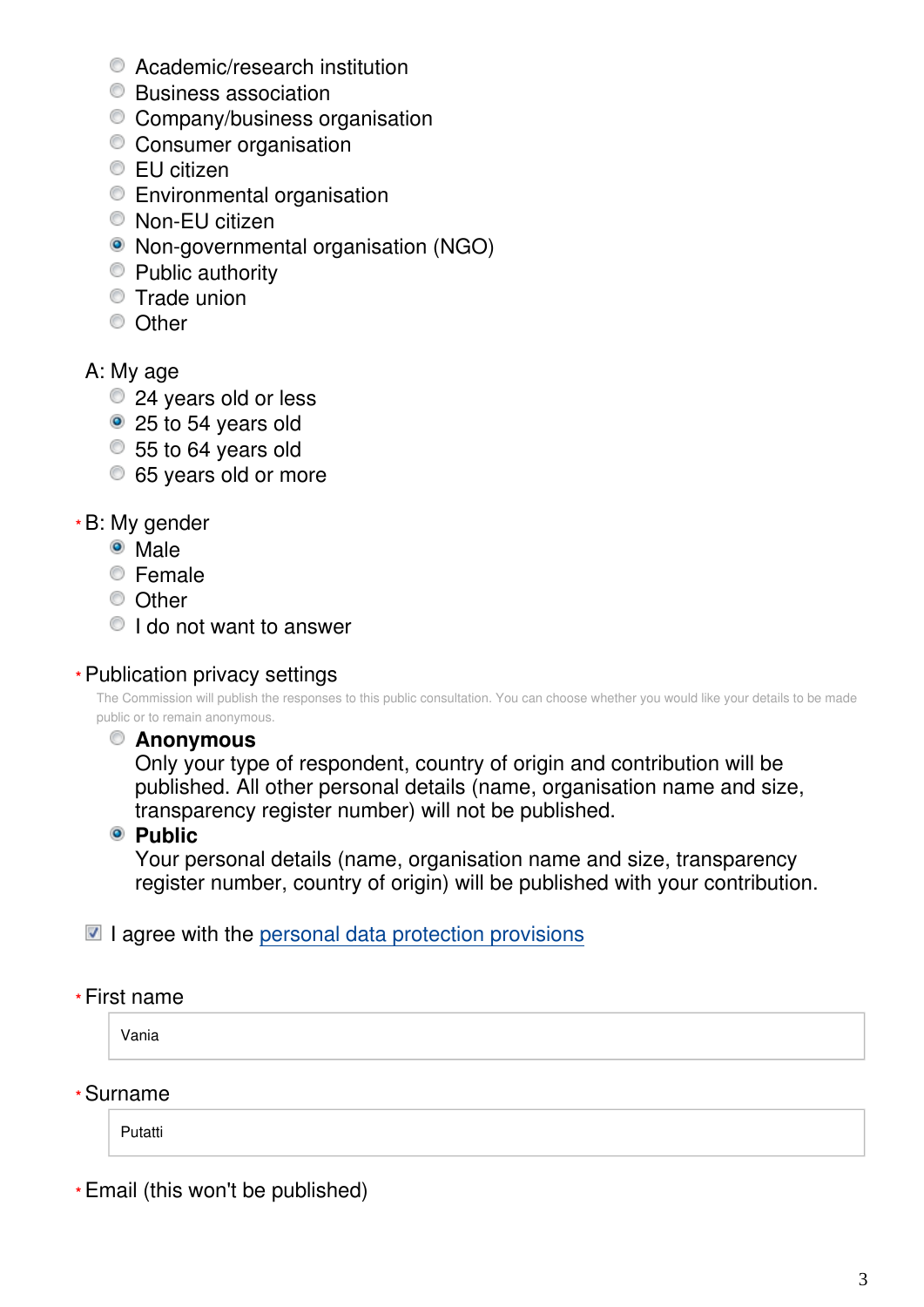#### Organisation name **\***

*255 character(s) maximum*

**EuroHealthNet** 

#### Organisation size **\***

- Micro (1 to 9 employees)
- Small (10 to 49 employees)
- Medium (50 to 249 employees)
- Large (250 or more)

#### Transparency register number

#### *255 character(s) maximum*

Check if your organisation is on the [transparency register](http://ec.europa.eu/transparencyregister/public/homePage.do?redir=false&locale=en). It's a voluntary database for organisations seeking to influence EU decisionmaking.

48562122691-12

#### Country of origin **\***

Please add your country of origin, or that of your organisation.

• Afghanistan • Djibouti • C Libya • Saint Martin Åland Islands Dominica Liechtenstein Saint Pierre and Miquelon C Albania C Dominican Republic C Lithuania C Saint Vincent and the **Grenadines** © Algeria <del>C</del>CUador CCU Ecuador CCU Extembourg CCS Samoa American Samoa C Egypt C Macau C San Marino • Andorra • C El Salvador • Madagascar • São Tomé and Príncipe • Angola **Equatorial** Guinea ● Malawi ● Saudi Arabia ■ Anguilla ● Eritrea → Malaysia → Senegal ■ Antarctica ● Estonia → ■ Maldives ● Serbia Antigua and Barbuda C Eswatini C Mali C Seychelles • Argentina • Ethiopia • Malta • Sierra Leone Armenia Falkland Islands Marshall Islands **Singapore** • Aruba Faroe Islands Martinique © Sint Maarten © Australia → © Fiii → → © Mauritania → © Slovakia Austria Finland Mauritius Slovenia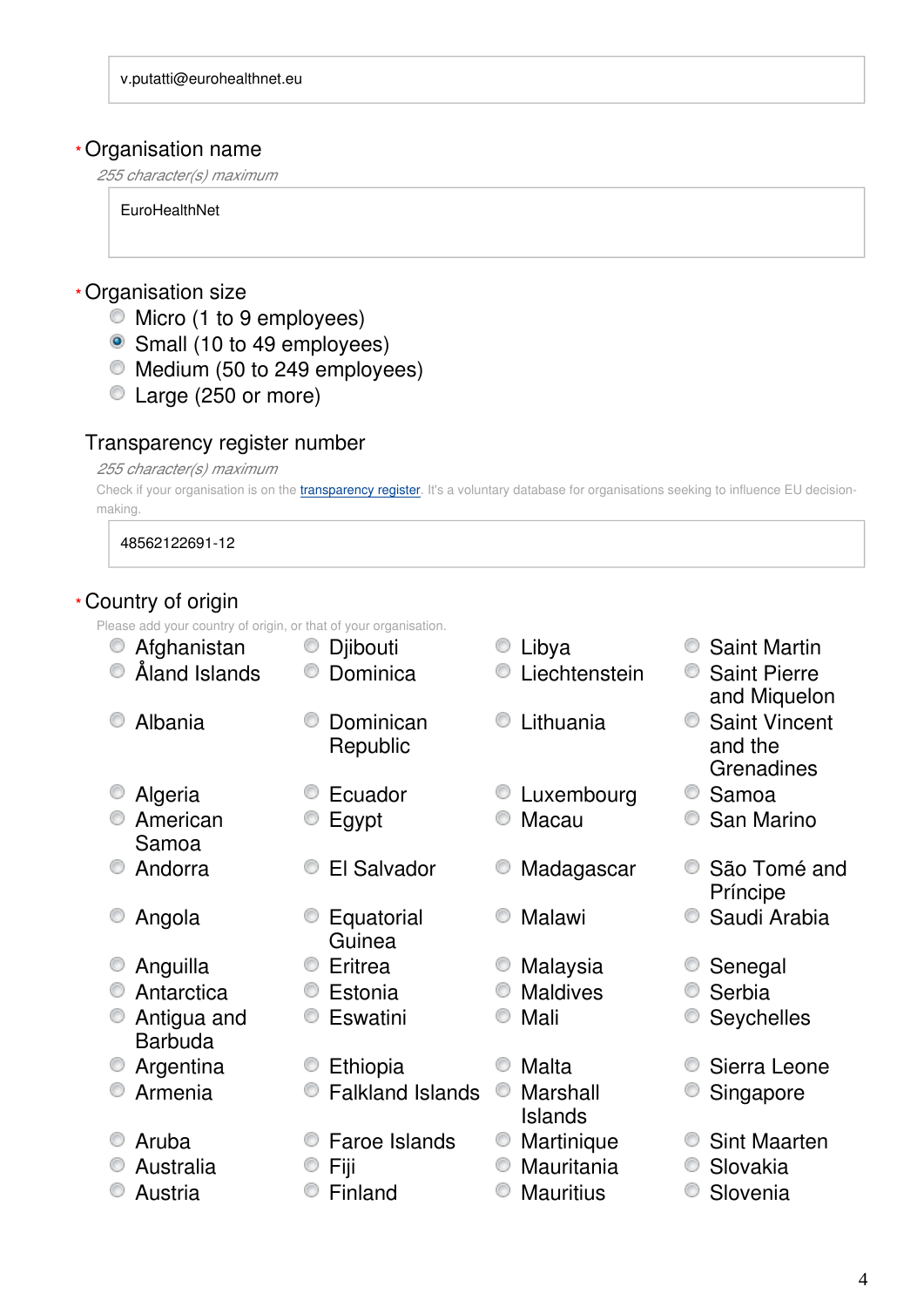| Azerbaijan                                    | France                         | Mayotte                 | Solomon<br><b>Islands</b>      |
|-----------------------------------------------|--------------------------------|-------------------------|--------------------------------|
| <b>Bahamas</b>                                | <b>French Guiana</b>           | <b>Mexico</b>           | O<br>Somalia                   |
| <b>Bahrain</b>                                | French                         | Micronesia              | South Africa                   |
|                                               | Polynesia                      |                         |                                |
| Bangladesh                                    | French<br>O<br>Southern and    | Moldova                 | South Georgia<br>and the South |
|                                               | <b>Antarctic Lands</b>         |                         | Sandwich<br><b>Islands</b>     |
| <b>Barbados</b>                               | Gabon<br>O                     | Monaco                  | South Korea<br>O               |
| <b>Belarus</b>                                | Georgia                        | Mongolia                | South Sudan                    |
| <b>Belgium</b>                                | Germany<br>O                   | Montenegro<br>O         | Spain<br>$\circledcirc$        |
| <b>Belize</b>                                 | O<br>Ghana                     | Montserrat              | Sri Lanka                      |
| <b>Benin</b>                                  | Gibraltar<br>O                 | Morocco                 | Sudan<br>O                     |
| <b>Bermuda</b>                                | O<br>Greece                    | Mozambique              | Suriname<br>O                  |
| <b>Bhutan</b>                                 | Greenland<br>O                 | Myanmar<br>O<br>/Burma  | Svalbard and<br>O              |
|                                               |                                |                         | Jan Mayen<br>Sweden<br>O       |
| <b>Bolivia</b>                                | Grenada                        | Namibia                 |                                |
| <b>Bonaire Saint</b><br>Eustatius and<br>Saba | Guadeloupe                     | <b>Nauru</b>            | Switzerland                    |
| Bosnia and                                    | Guam                           | <b>Nepal</b>            | Syria                          |
| Herzegovina                                   |                                |                         |                                |
| <b>Botswana</b>                               | Guatemala                      | <b>Netherlands</b><br>O | Taiwan                         |
| <b>Bouvet Island</b>                          | Guernsey                       | New Caledonia           | Tajikistan<br>O                |
| <b>Brazil</b>                                 | Guinea<br>0                    | New Zealand             | Tanzania<br>O                  |
| <b>British Indian</b><br>Ocean Territorv      | 0<br>Guinea-Bissau             | Nicaragua               | <b>Thailand</b>                |
| <b>British Virgin</b><br><b>Islands</b>       | O<br>Guyana                    | Niger                   | The Gambia                     |
| <b>Brunei</b>                                 | Haiti                          | Nigeria                 | <b>Timor-Leste</b>             |
| <b>Bulgaria</b>                               | <b>Heard Island</b><br>O       | <b>Niue</b>             | <b>Togo</b>                    |
|                                               | and McDonald<br><b>Islands</b> |                         |                                |
|                                               | O                              |                         |                                |
| <b>Burkina Faso</b>                           | Honduras                       | Norfolk Island          | Tokelau                        |
| <b>Burundi</b>                                | Hong Kong<br>O                 | <b>Northern</b>         | Tonga                          |
|                                               |                                | Mariana Islands         |                                |
| Cambodia                                      | Hungary                        | North Korea             | <b>Trinidad and</b><br>0       |
|                                               |                                |                         | Tobago                         |
| Cameroon                                      | Iceland                        | <b>North</b>            | Tunisia                        |
|                                               |                                | Macedonia               |                                |
| Canada                                        | India                          | Norway                  | Turkey                         |
| Cape Verde                                    | Indonesia<br>O                 | Oman                    | Turkmenistan                   |
| Cayman Islands                                | Iran<br>O                      | Pakistan                | Turks and<br>O                 |
|                                               |                                |                         | Caicos Islands                 |
| <b>Central African</b>                        | Iraq                           | Palau                   | Tuvalu<br>O                    |
| Republic                                      |                                |                         |                                |
| Chad                                          | Ireland                        | Palestine               | Uganda                         |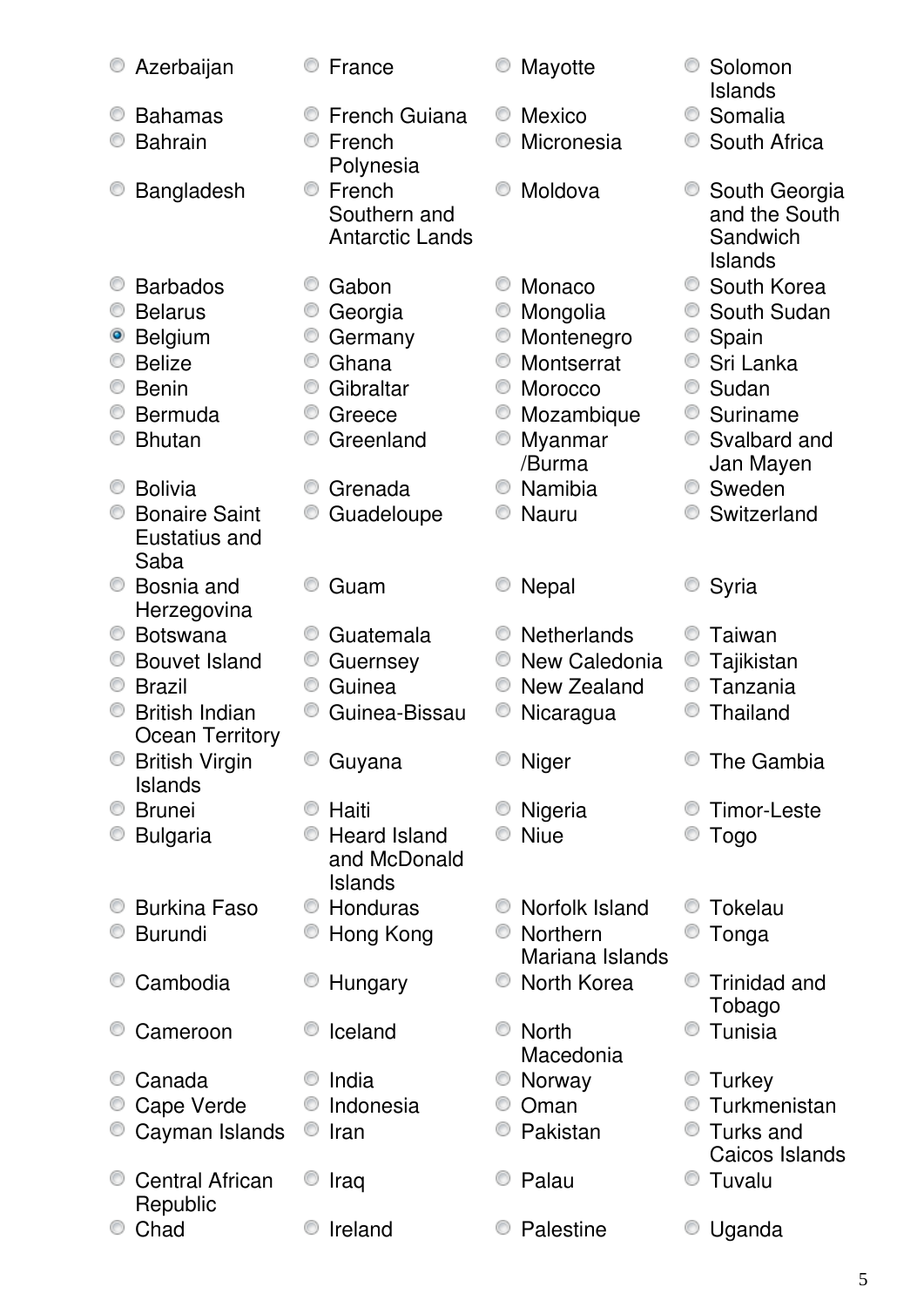| Chile<br>China                                                          | Isle of Man<br><b>Israel</b>                                                | ⊙<br>Panama<br>Papua New                                                                    | Ukraine<br><b>United Arab</b>                                                                         |
|-------------------------------------------------------------------------|-----------------------------------------------------------------------------|---------------------------------------------------------------------------------------------|-------------------------------------------------------------------------------------------------------|
| Christmas<br>Island                                                     | Italy                                                                       | Guinea<br>Paraguay                                                                          | Emirates<br><b>United</b><br>Kingdom                                                                  |
| Clipperton<br>Cocos (Keeling)<br>Islands                                | Jamaica<br>Japan                                                            | Peru<br>⊙<br>Philippines                                                                    | <b>United States</b><br><b>United States</b><br><b>Minor Outlying</b><br>Islands                      |
| Colombia<br>Comoros                                                     | Jersey<br>Jordan                                                            | <b>Pitcairn Islands</b><br>⊙<br>Poland                                                      | $\circledcirc$<br>Uruguay<br><b>US Virgin</b><br>$\circledcirc$<br><b>Islands</b>                     |
| Congo<br>Cook Islands<br>Costa Rica<br>Côte d'Ivoire<br>Croatia<br>Cuba | Kazakhstan<br>Kenya<br>Kiribati<br>0<br>Kosovo<br>Kuwait<br>O<br>Kyrgyzstan | Portugal<br>O<br><b>Puerto Rico</b><br>Qatar<br>⊙<br>Réunion<br>O<br>Romania<br>⊙<br>Russia | Uzbekistan<br>● Vanuatu<br>• Vatican City<br>Venezuela<br>O<br>Vietnam<br><b>Wallis and</b><br>Futuna |
| Curaçao                                                                 | Laos                                                                        | Rwanda<br>0                                                                                 | <b>Western</b><br>Sahara                                                                              |
| Cyprus                                                                  | Latvia                                                                      | Saint<br>⊙<br>Barthélemy                                                                    | Yemen                                                                                                 |
| Czechia                                                                 | Lebanon                                                                     | Saint Helena<br>⊙<br>Ascension and<br>Tristan da<br>Cunha                                   | Zambia                                                                                                |
| Democratic<br>Republic of the<br>Congo                                  | Lesotho                                                                     | Saint Kitts and<br><b>Nevis</b>                                                             | Zimbabwe                                                                                              |
| <b>Denmark</b>                                                          | Liberia                                                                     | <b>Saint Lucia</b>                                                                          |                                                                                                       |

#### F: What is your organisation's field of work or expertise? **\***

- **Management of EU funds**
- $\blacksquare$  Information and awareness raising campaigns
- Advocacy groups
- $\blacksquare$  Training or education
- Health care
- Social entreprises
- Community strengthening projects
- Labour market inclusion
- Social inclusion
- **D** Other

## F-1: If other, could you please describe?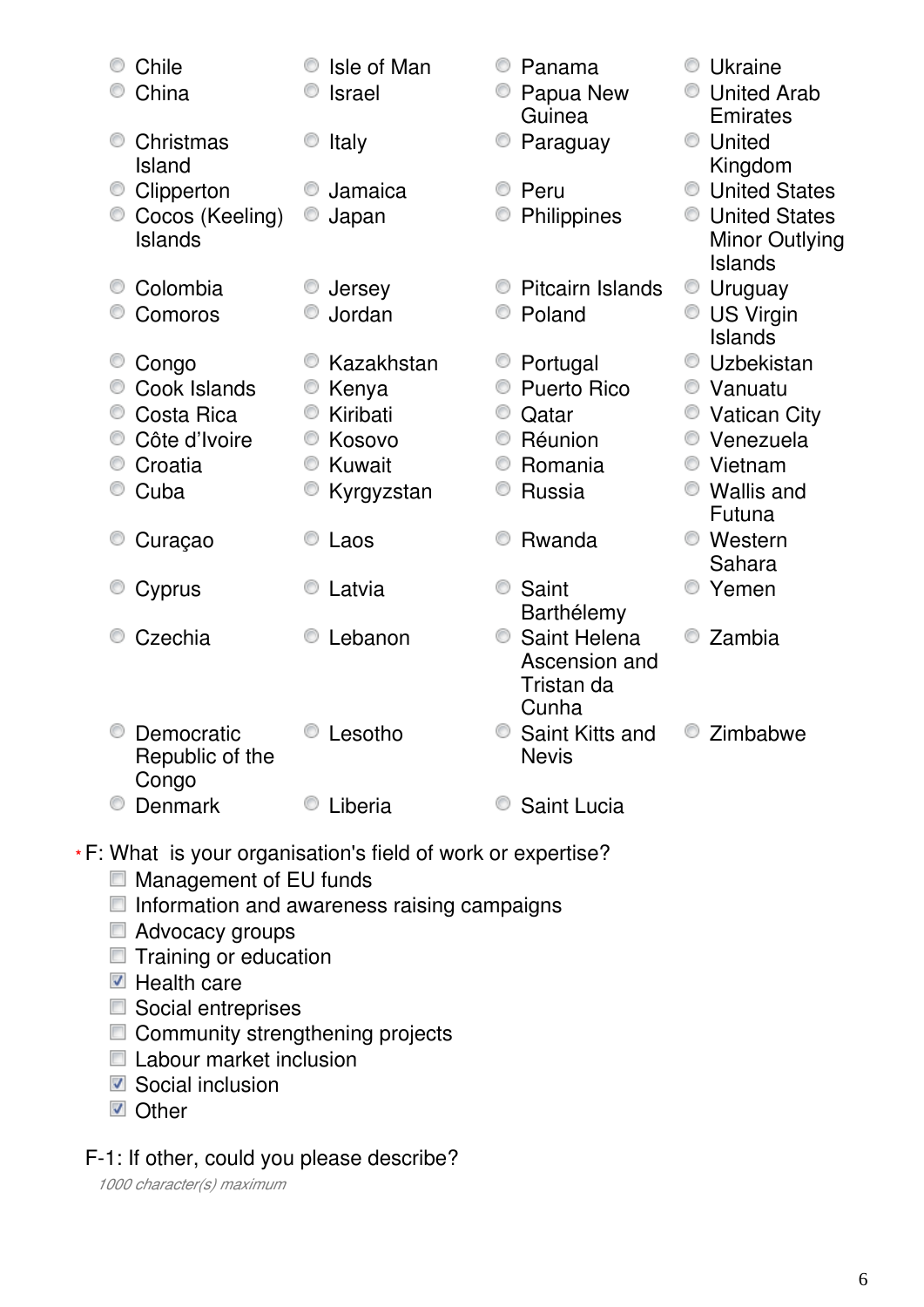Public health, health equity, health promotion and disease prevention, socio-economic determinants of health

## G: What is your role in the delivery of the European Social Fund? **\***

*at most 1 choice(s)*

- **Managing Authority or Intermediate Body**
- **EU Funds Coordinating body**
- **Certifying or Audit Authority**
- **Member of an ESF Monitoring Committee**
- Beneficiary organisation or entity receiving ESF funding for the implementation of a project
- Civil society organisation or advocacy group
- Non-beneficiary entity receiving support from ESF actions
- No role
- H: How familiar are you with the European Social Fund? **\***
	- I had never heard of it before this survey
	- I have only a general idea of its scope and goal, and I do not know of any specific activity funded
	- I have an idea of the goal and scope and I know at least one activity funded by the European Social Fund
	- **I am familiar with the European Social Fund**
	- $\bullet$  I do not wish to answer
- \*II-1: Your organisation knows about the ESF but does not play an active role in its delivery. What is the main reason for this?
	- We are an institution or organisation that does not implement such projects
	- We applied but did not receive any funding
	- We do not have the capacity to implement ESF projects
	- The call for projects were not relevant to our institution or organisation
	- We did so in the past but feel it is too cumbersome or risky
	- C Other
- \* II-2: What kind of support should be provided with ESF support to promote social inclusion, combat poverty and any discrimination?
	- Actions aiming at placing a person in a job (including self-employment)
	- Actions aiming at helping a person perform better in an existing job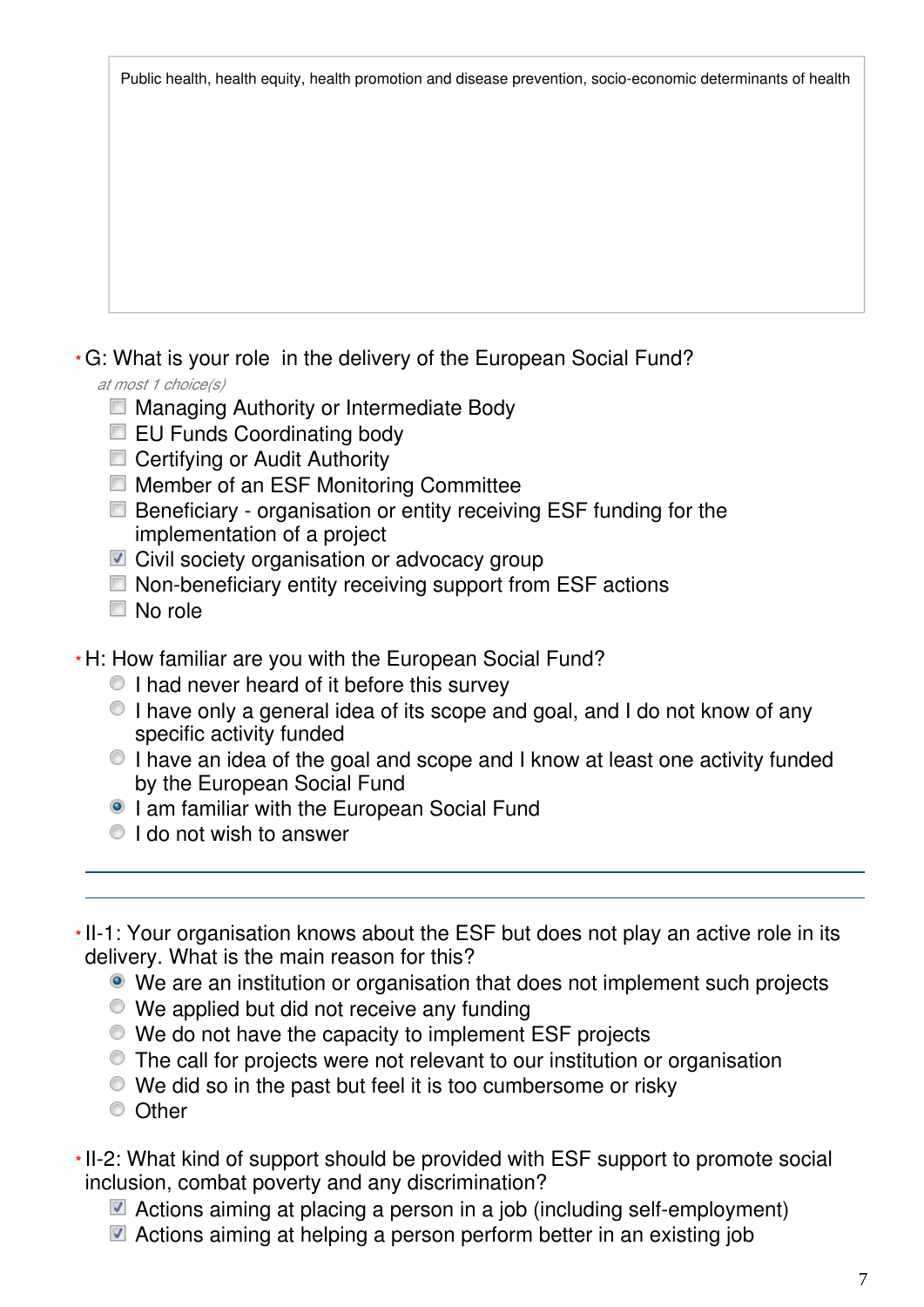- Actions aiming at supporting and enabling participation in society (e.g. debt counselling, language training, soft skills, …)
- Actions aiming at improving service delivery
- Information and awareness raising campaigns (e.g. health issues, discrimination…)
- **☑** Other

## II-2-1: Could you please specify which other types of actions you would recommend?

#### *1000 character(s) maximum*

Although it is difficult to quantify its results, the European Social Fund has played an important role in fostering employability across the EU. However, persistent disparities within and between countries/regions and certain groups, as well as high and rising in-work poverty rates suggest that the EU policy actions on employment need to be reviewed. Single focus on fragmented labour market policies and skills development are not enough to stabilise work and life conditions for all. To build a productive and resilient society, capable to adapt and withstand economic fluctuations, the ESF should be rooted in holistic approaches that integrate employment with other social inclusion policies, ensuring that no vulnerable groups are left behind. (Un) employment initiatives that reach out towards health and social protection services with an aim to improve health and well-being of people, give them equal opportunities to contribute to a society life-long are good investments.

- \*II-3: Do you think these actions are being provided?
	- Yes
	- <sup>⊚</sup>No
	- $\bullet$  I do not know / I do not wish to answer
- II-4: Which target groups should be prioritized? **\***
	- Unemployed for 12 months or more
	- Unemployed for less than 12 months
	- $\Box$  Unemployed and not looking for a job
	- $\blacksquare$  People with low skills or low qualifications
	- Part-time employed
	- Self-employed
	- $\blacksquare$  Recipients of minimum income schemes
	- $\nabla$  Roma or other minorities
	- $\blacksquare$  People with a migrant or foreign background
	- $\blacksquare$  People with a disability
	- $\blacksquare$  People having a chronic health problem
	- $\nabla$  People requiring long-term care
	- Single parents
	- $\blacksquare$  Other group(s)

II-4-1: Could you please specify which other target group(s) you have in mind?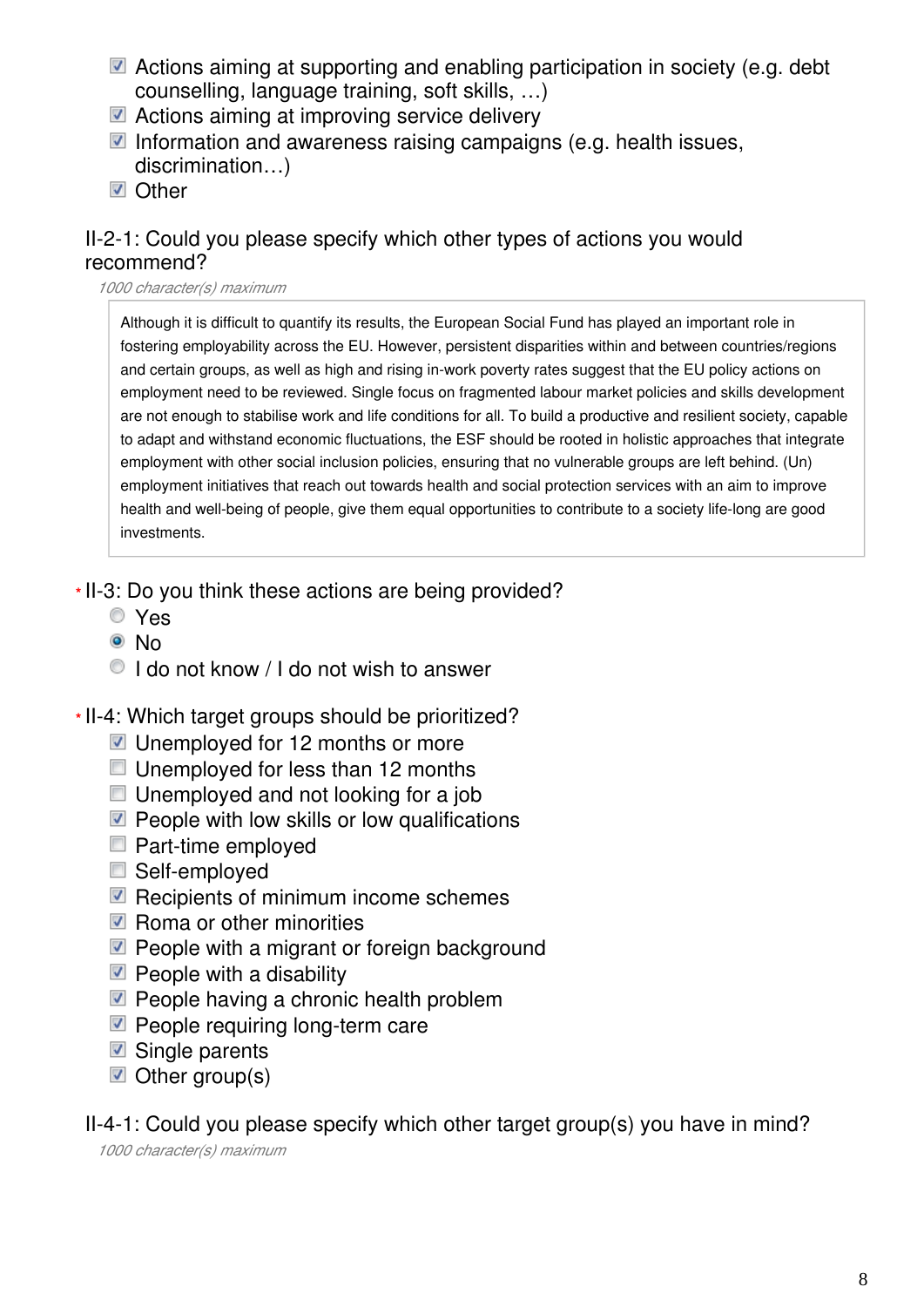Studies have shown that socio-economic inequalities are strongly linked to inequalities in opportunities for a healthy and prosperous life, having a detrimental impact on individual and population-wide health outcomes. Prolonged unemployment, ethnic minority or migrant background, being a single parent, chronically ill, disabled or in need of/providing long-term care, all lower one's chances for good quality jobs, with a consequential lower resources to invest in health and wellbeing of yourself and your family. This may lead to further viscous cycle of poor health and poverty. Sub-optimal productivity and employability levels are thus widespread, all across the social gradient, with particularly high impact on the lowest socio-economic groups. This means that when addressing societal challenges, approaches should be horizontal, holistic and progressive within the society. Particular attention should certainly be given to vulnerable groups, as indicated above.

\*II-5: Do you think these target groups are being reached?

- Yes
- <sup>⊙</sup>No
- I do not know / I do not wish to answer

II-6: In your opinion how effective are the following actions in promoting social inclusion and in combating poverty and discrimination?

|                                                                                       | Very<br>useful | Mostly<br>useful | Mostly<br>useless | Not<br>useful<br>at all | I do not know /<br>I do not wish to<br>answer |
|---------------------------------------------------------------------------------------|----------------|------------------|-------------------|-------------------------|-----------------------------------------------|
| * Information, guidance, tutoring in the<br>search for a job                          | ⋒              | ۰                |                   |                         |                                               |
| * Incentives for employers                                                            | ⊙              | $\bullet$        | ⊙                 | ⊙                       | ∩                                             |
| * On the job guidance and tutoring                                                    | ⊙              | ⊙                | ∩                 | ⊙                       | $\bullet$                                     |
| * Skills assessment and recognition                                                   | ⊙              | ⊙                | ∩                 | ⊙                       | $\circledcirc$                                |
| * Internships, traineeships to learn a trade                                          | ⊙              | $\bullet$        | ⊙                 | 0                       | ⊙                                             |
| * Second chance education                                                             | $\bullet$      | ⊙                | ⊙                 | ⊙                       | ⊙                                             |
| * Training and education (including<br>vocational training)                           | ۰              |                  |                   |                         |                                               |
| * Basic skills training (e.g. social skills, IT,<br>language)                         | ⋒              | $\bullet$        | ⋒                 | ∩                       |                                               |
| * Support to overcome barriers to job<br>search actions (e.g. transport or childcare) | ۰              | ∩                | ∩                 | ⊙                       |                                               |
| * Counselling (e.g. debt or health)                                                   | $\circledcirc$ | ⊙                | ∩                 | ⊙                       | ∩                                             |
| * Help with care obligations (e.g. childcare,<br>long-term care)                      | ۰              |                  | ⋒                 | ∩                       |                                               |
| * Support to peopel with disabilities (e.g.<br>promotion of community-based care)     |                | ∩                |                   | ∩                       |                                               |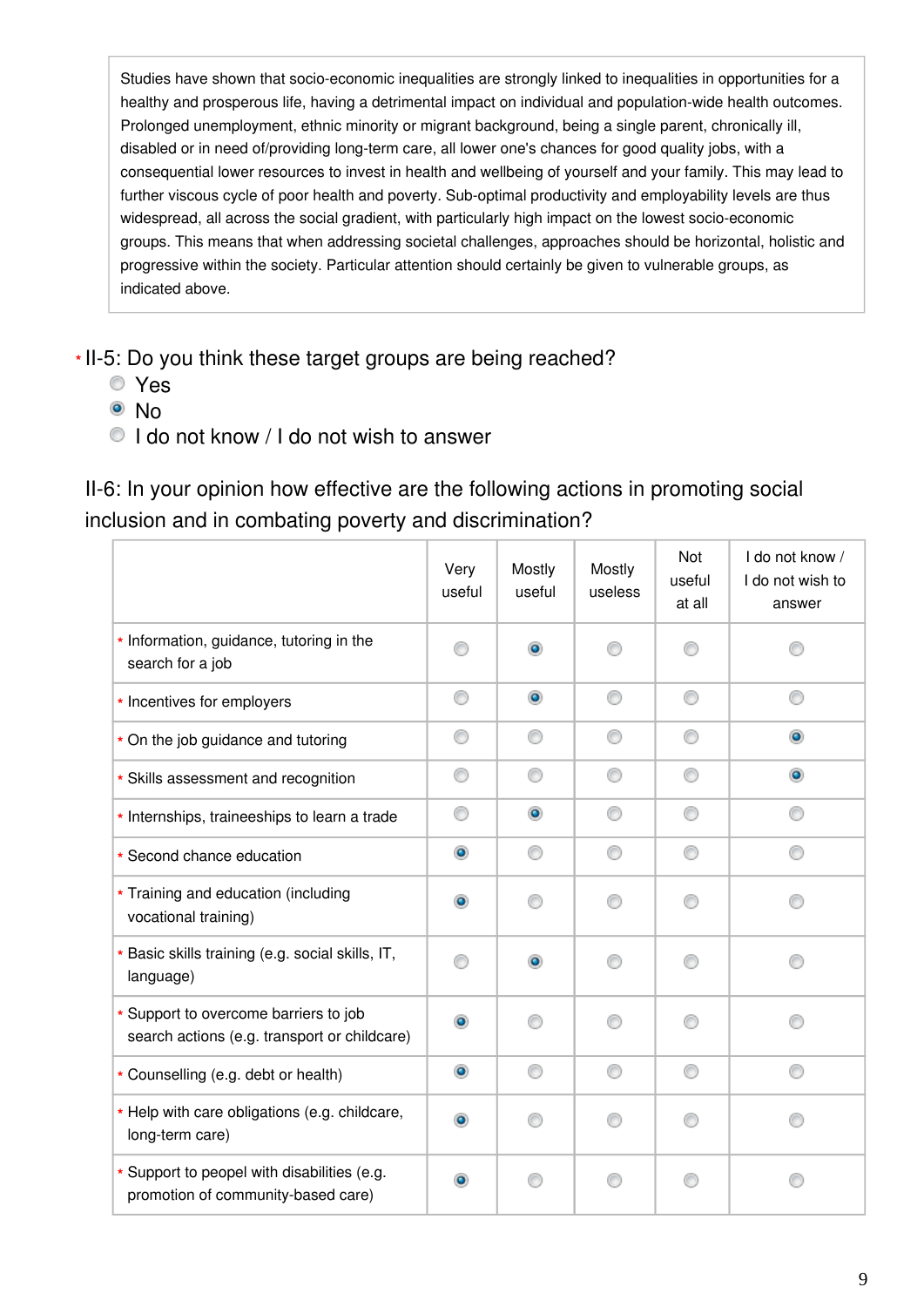| * Assistance in a situation of crisis (e.g.<br>shelters)         | $\bullet$ |           |  |  |
|------------------------------------------------------------------|-----------|-----------|--|--|
| * Help in setting up a business                                  |           |           |  |  |
| * Awareness raising and information<br>campaigns                 | C         |           |  |  |
| * Studies and evaluations of existing<br>institutions            | C         | ۰         |  |  |
| * Structural support for strengthening<br>institutional capacity | c         | $\bullet$ |  |  |

II-7: If we define cost-effectiveness as the fact that the resources invested were proportionate to the results achieved, to what extent do you agree or disagree that the following activities implemented with the European Social Fund are costeffective?

|                                                                                        | strongly<br>agree | agree     | disagree | strongly<br>disagree | I do not<br>know / I<br>do not<br>wish to<br>answer | Not<br>applicable |
|----------------------------------------------------------------------------------------|-------------------|-----------|----------|----------------------|-----------------------------------------------------|-------------------|
| * Information, guidance,<br>tutoring in the search for a job                           | ∩                 | $\bullet$ | ⋒        | ⋒                    |                                                     | ∩                 |
| * Incentives for employers                                                             | ⊙                 | $\bullet$ | ⊙        | ⊙                    | ⊙                                                   | ⊙                 |
| * On the job guidance and<br>tutoring                                                  | ∩                 | ∩         |          | M                    | O                                                   |                   |
| * Skills assessment and<br>recognition                                                 | ∩                 | ⊙         | ∩        | ∩                    | ⋒                                                   | $\circledcirc$    |
| * Internships, traineeships to<br>learn a trade                                        | ⋒                 | $\bullet$ | ∩        | ⋒                    | ⋒                                                   | ∩                 |
| * Second chance education                                                              | $\bullet$         | ⊙         | ⊙        | ⊙                    | ⊙                                                   | ⊙                 |
| * Training and education<br>(including vocational training)                            | $\bullet$         | 0         |          | 60                   | ⋒                                                   |                   |
| * Basic skills training (e.g.<br>social skills, IT, language)                          | ⋒                 | $\bullet$ |          | ∩                    | ⋒                                                   | ⋒                 |
| * Support to overcome barriers<br>to job search actions (f.i.<br>transport, childcare) | $\bullet$         |           |          |                      |                                                     |                   |
| * Counselling (e.g. debt,<br>health).                                                  | $\bullet$         | ∩         |          | ⋒                    |                                                     |                   |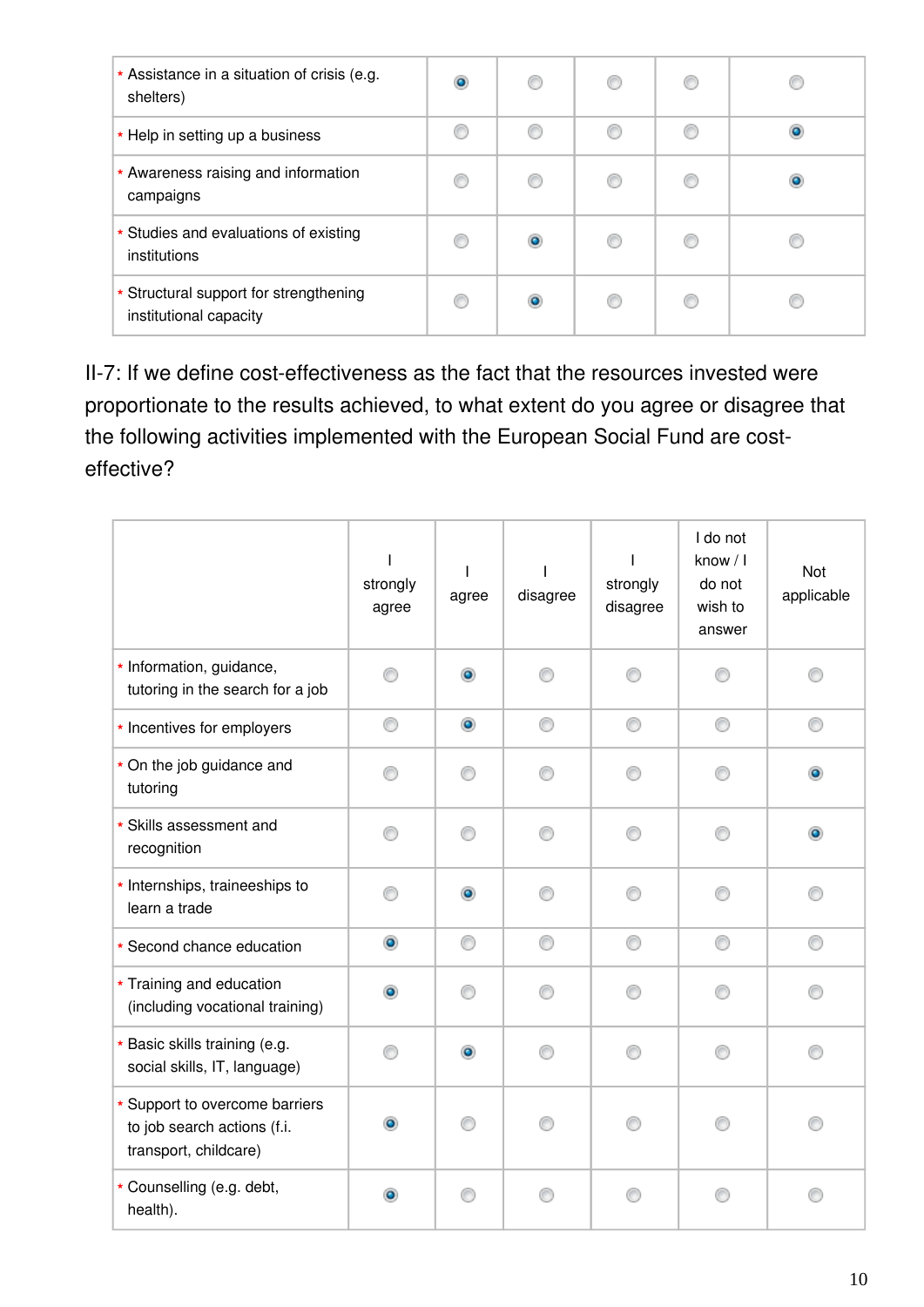| * Help with care obligations (e.<br>g. childcare, long-term care)                    | $\bullet$ |           |   |   |                |   |
|--------------------------------------------------------------------------------------|-----------|-----------|---|---|----------------|---|
| * Support to people with<br>disabilities (e.g. promotion of<br>community-based care) | $\bullet$ |           |   |   |                |   |
| * Assistance in a situation of<br>crisis (e.g. shelters)                             | $\bullet$ |           |   |   |                |   |
| * Help in setting up a business                                                      | ⋒         | ⋒         | ⋒ | ⋒ | $\bullet$      | ⋒ |
| * Awareness raising and<br>information campaigns                                     |           |           |   |   | $\circledcirc$ |   |
| * Studies and evaluations of<br>existing institutions                                |           | ۵         |   |   | ⋒              |   |
| * Structural support for<br>strengthening institutional<br>capacity                  |           | $\bullet$ |   |   | ⋒              |   |

## II-8: Please explain briefly your answers to the question above

*1000 character(s) maximum*

To Q-II6: Quality education is fundamental to build a cohesive society. Education has a positive life-long effect on health through increased employment opportunities and income, better living conditions and (digital /health) literacy. People with lower educational attainment have disproportionately higher rates of premature mortality, morbidity, and functional and cognitive limitations, making healthy and active ageing a difficult goal to achieve. Conversely, people with less and low-quality schooling are more likely to experience employment difficulties, (in-work) poverty and social exclusion, and receive insufficient and inadequate health support. Care obligations represent serious barriers to employability, and often increase gender inequalities. For instance, lack of or poor childcare services would hamper the likeliness to find a job or opportunity of career of parents as well as the quality of children development in early childhood and later stages of life.

## II-9: Is there anything you wish to add regarding the efficiency of the measures implemented by the European Social Fund to promote social inclusion, to combat poverty and to combat any discrimination?

#### *1000 character(s) maximum*

While it is true that education and training are key for the personal development of individuals, these measures need to be part of a wider systemic integrated approach to enhance all their potential. Many other measures, such as availability of affordable housing and food, that are not listed above should be addressed to tackle poverty challenges via a holistic/integrated approach instead of focusing on specific labour marketoriented elements. In addition to this, just increasing employment rates does not mean reduction of poverty, as show by the high and increasing in-work poverty rate in Europe. More focus on quality jobs, psychosocial factors and jobs rights need to be done to reverse this trend.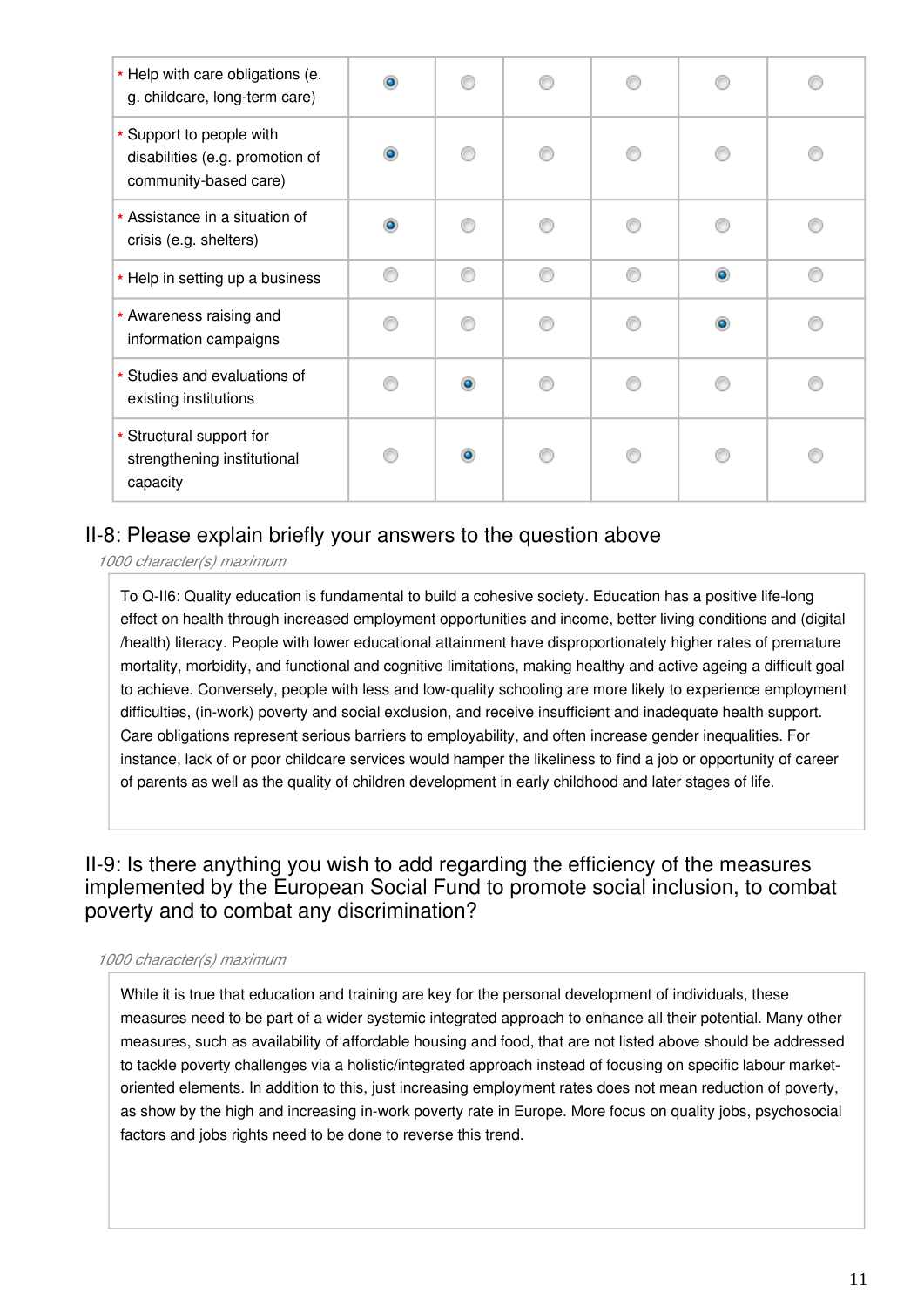II-10: Is there any good practice, example or experience regarding the efficiency of operations to promote social inclusion, or combat poverty or combat discrimination that you would like to share with the Commission?

#### *1000 character(s) maximum*

The Riga City Council carried out 'We are for a healthy Riga!', a 3.5 million euro European Social Fund programme. The main priority areas for the project were heart and cancer diseases, mental health, and the health of children starting from the perinatal periods – as ways of investing in health and wellbeing of local population that drives the economic and social development at the municipality level. As part of the project, Riga City Council Welfare Department implements large number of initiatives, providing citizens with an opportunity to visit around 600 free health promoting activities each month and reaching 3000 people monthly. The main target groups of the project are children, persons over 54, people with disabilities, unemployed people, and people from social groups at high risk. All activities are designed and delivered within community settings.

II-11: In your opinion, to what extent are European Social Fund actions promoting social inclusion combating poverty or combating discrimination coherent with other schemes?

|                                                | They complement<br>or reinforce each<br>other | They<br>do the<br>same | They are<br>contradictory | They<br>hinder<br>each<br>other | I do not know/I<br>do not wish to<br>answer |
|------------------------------------------------|-----------------------------------------------|------------------------|---------------------------|---------------------------------|---------------------------------------------|
| * FEAD                                         | $\bullet$                                     | ∩                      | ⋒                         | ⋒                               | ⋒                                           |
| * ERDF/CF                                      | $\bullet$                                     | ⊙                      | ⋒                         | ⊙                               | ⋒                                           |
| * Erasmus+                                     | $\bullet$                                     | ⊙                      | ∩                         | ⊙                               | ⋒                                           |
| * European<br><b>Solidarity Corps</b>          | ۵                                             | ⋒                      | ⋒                         | €                               |                                             |
| * National, regional<br>or local<br>programmes | ۰                                             | ∩                      | A                         | ⋒                               |                                             |

## II-12: Please explain briefly your answers to the question above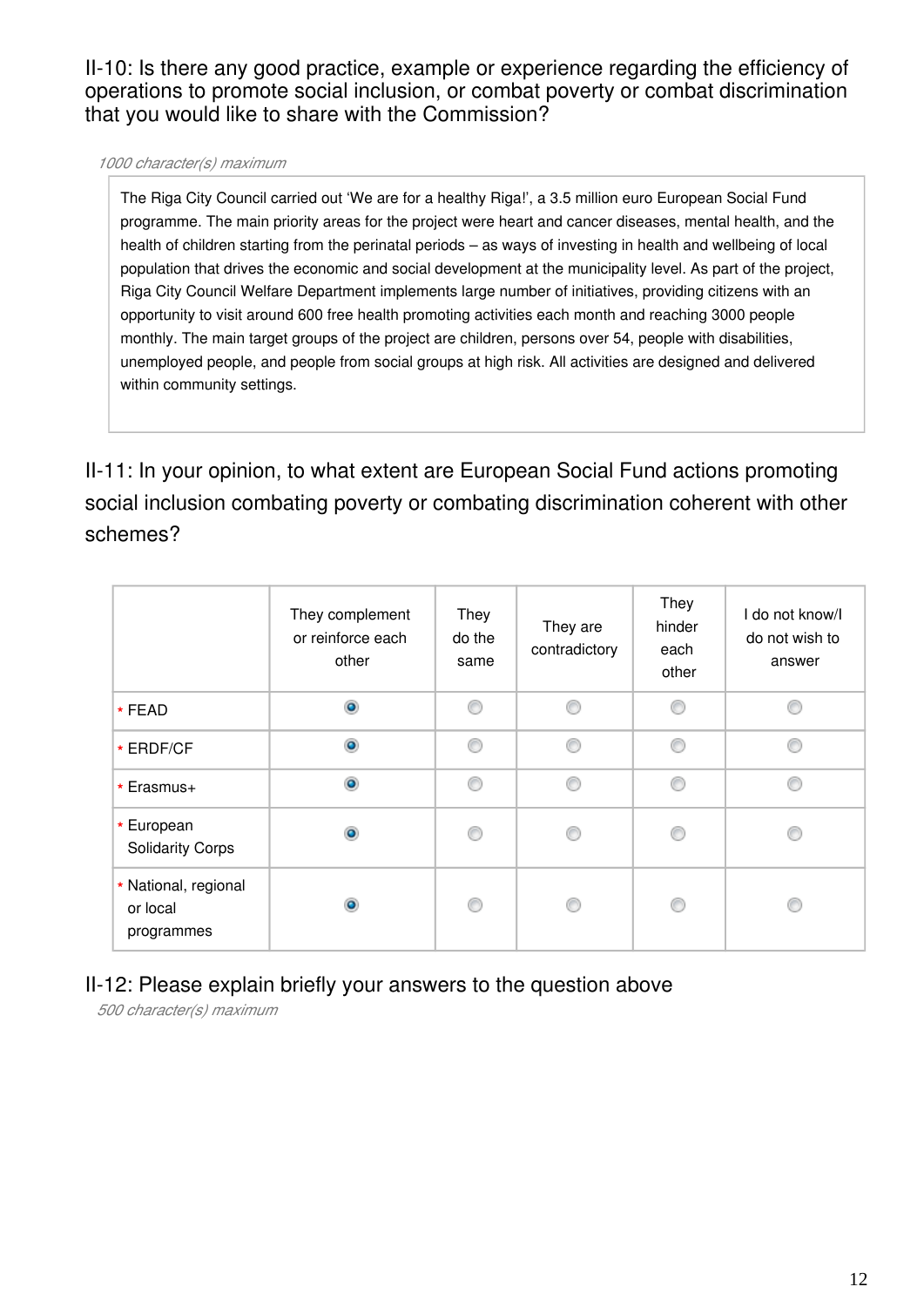## II-13: Do you know of any other EU or national/regional scheme which is or should be coherent with EU support to promote social inclusion, or combat poverty or combat discrimination? If so, could you explain which one and how?

#### *1000 character(s) maximum*

EU School Fruit, Vegetables and Milk Scheme: subsidised fruit and vegetables, and diary products to schoolchildren should be offered across the social gradient with an attention given to regional/local inequalities, poverty and social exclusion indicators. By investing in healthy diets of children of school age, but also in Early Childhood Education and Care settings, lifelong health outcomes may be improved, leading to better educational and ultimately employment/wellbeing outcomes.

### II-14 What is the benefit of having ESF interventions? **\***

- More can be done than with national or local resources only
- $\blacksquare$  New issues can be covered
- $\blacksquare$  New ways of delivering services can be tested
- $\Box$  None. It do not think it really makes a difference
- Others
- $\Box$  I do not wish to answer / I do not know

Would you like to add any comments concerning ESF support to promote social inclusion, combat poverty and any discrimination?